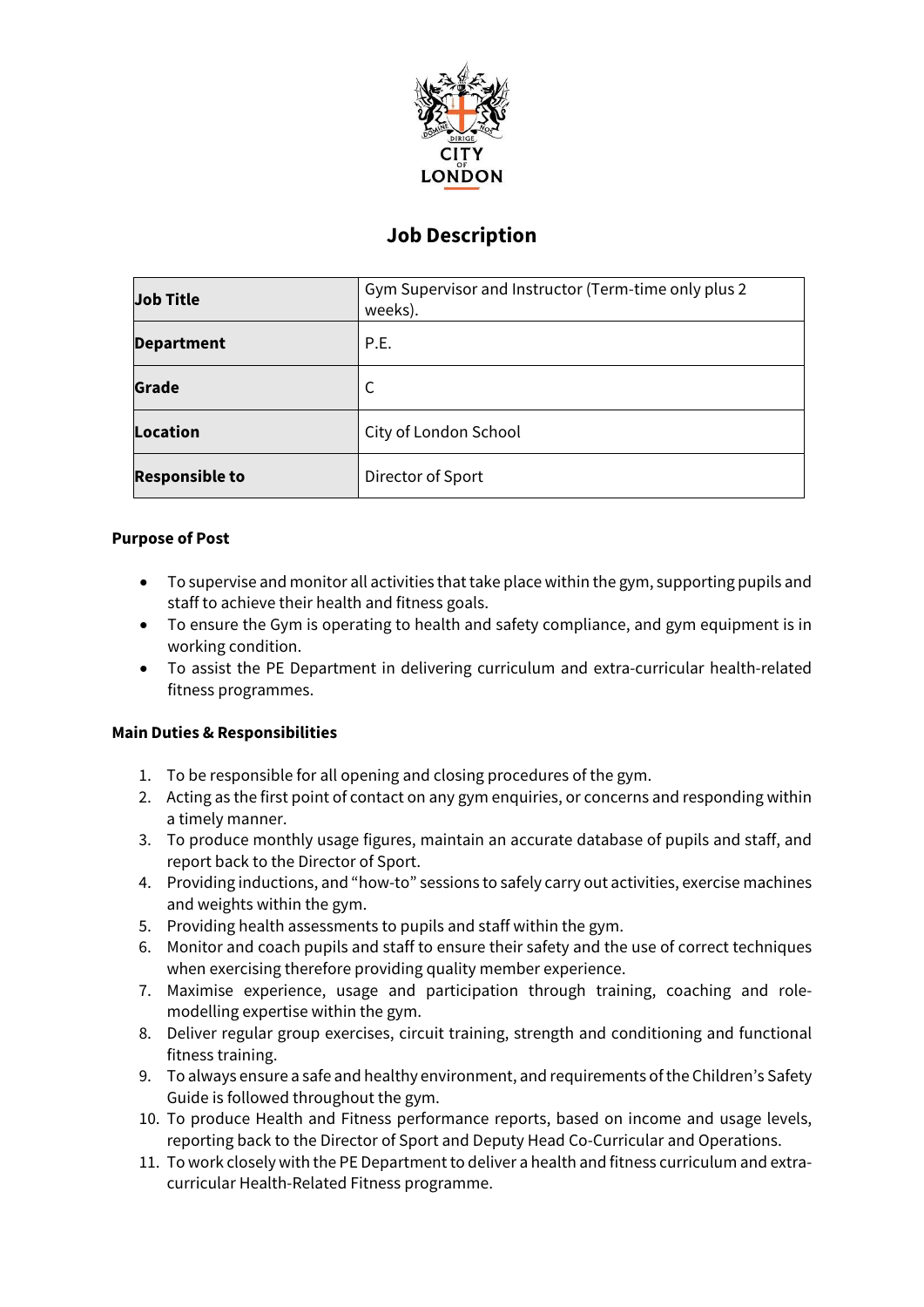

- 12. To promote a positive role model for health and wellbeing to pupils ranging from 10-18 years old.
- 13. To motivate and inspire pupils, managing their performance and delivering a culture of development and progression.
- 14. Create a positive and welcoming environment where pupils enjoy to train.
- 15. To use creative methods to promote both new and existing opportunities for pupils and staff to increase participation in sport and physical activity.
- 16. Contribute towards the broader work of the PE Department to continuously improve the pupil experience and wider school strategy objectives.
- 17. To work closely with the Events and Lettings Manager in commercial viability of the Gym for profitable events and lettings business aiming to generate profits in support of the lettings business.

# **General**

- To undertake any other duties that may reasonably be requested appropriate to the grade.
- Actively seek to implement the City of London's Occupational Health and Safety Policy in relation to the duties of the post, and always give due regard to the health and safety of both themselves and others when carrying out their duties.
- Actively seek to implement the City of London's Equal Opportunity Policy and the objective to promote equality of opportunity in relation to the duties of the post.
- The post-holder's responsibility for safeguarding and promoting the welfare of children and young persons for whom s/he is responsible, or with whom s/he comes into contact will be to adhere to and always ensure compliance with the School's Safeguarding Policy. If while carrying out the duties of the post holder becomes aware of any actual or potential risks to the safety or welfare of children in the school, s/he must report any concerns to the Designated Safeguarding Lead.

#### **Revision of Job Description**

According to the development and requirements of the School, Job Descriptions will need to be revised and updated periodically, after consultation with the Jobholder.

The City of London School is committed to safeguarding and promoting the welfare of children and applicants must be willing to undergo child protection screening appropriate to the post, including checks with past employers and the Disclosure and Barring Service.

**Signed: Date:**

# **Person Specification**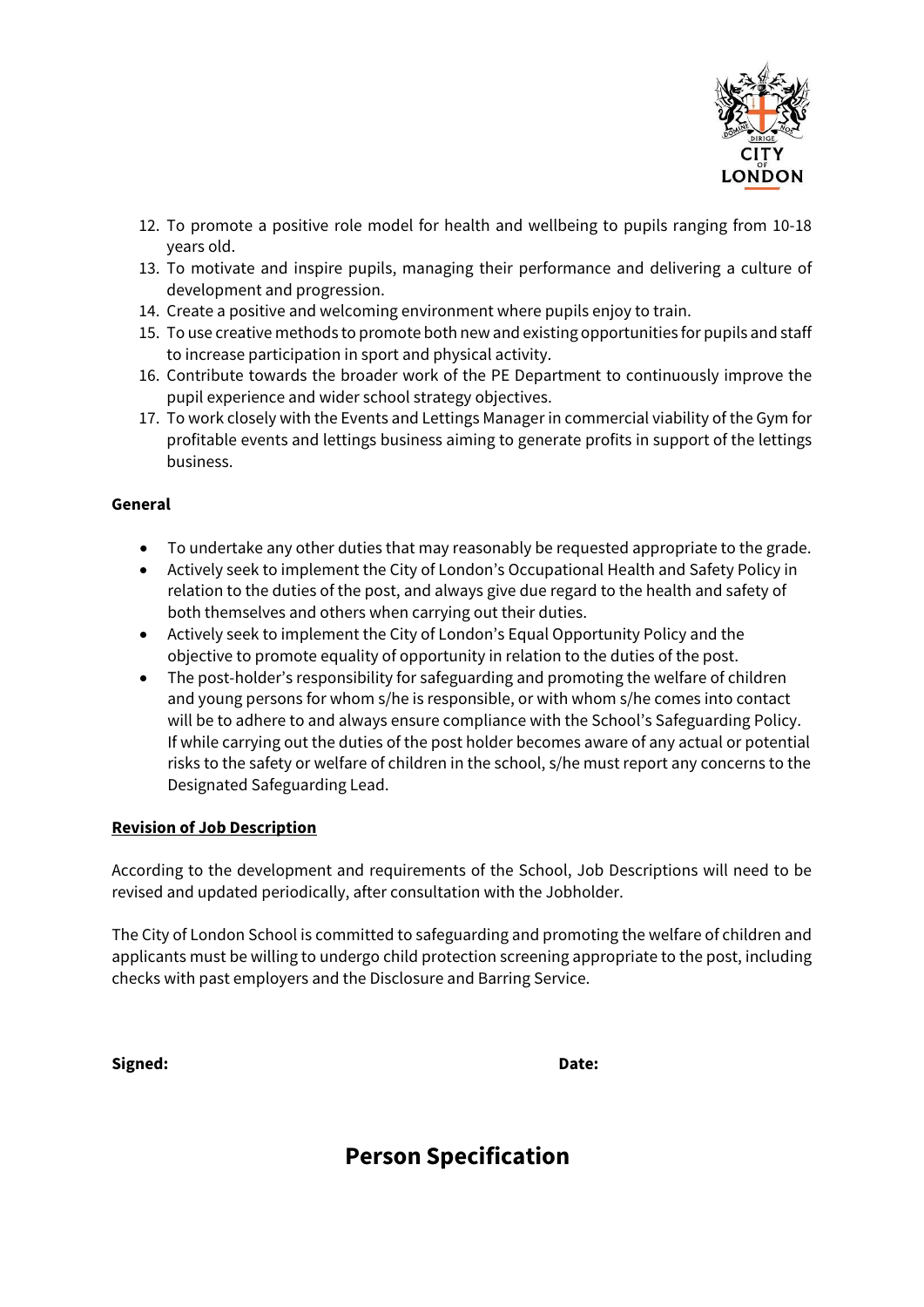

| <b>Job Title</b>  | Gym Instructor |
|-------------------|----------------|
| <b>Department</b> | Sports         |
| Grade             | Proposed C     |

Please find below the qualifications, experience and technical skills required to undertake this post. Each criterion will be assessed at application (**A**), interview (**I**) or test (**T**) as indicated below.

#### **Professional Qualifications / Relevant Education & Training**

- Educated to A-Level or possess an equivalent level of skills, knowledge, and experience.
- Level 2 Diploma in Instructing Exercise and Fitness.
- Recognised CIMSPA or REPs qualification.
- First Aid Qualification or willingness to undertake.

#### **Experience Required**

- Experience of working within the fitness industry including, fitness instruction and personal training with Experience of working with the needs of a broad range of Fitness members.
- Experience and/or interest in coaching a range of sports, specialist coaching qualifications desirable but passion and interest equally valuable.
- Proven experience of working with a variety of personalities to enable them to reach their potential health and fitness goals.

#### **Technical Skills & Knowledge**

- Excellent communication skills across a variety of customer groups and ability to forge good relationships with a variety of departments or for user groups.
- Knowledge of the importance of physical fitness to individual health and wellbeing.
- Ability to establish rapport and respectful and trusting relationships with pupils within the age range of 10-18.
- Self-reflection and an openness to constructive criticism.
- Proven ability to prioritise workloads with an understanding of the need to balance competing pressures.
- Confident and competent in the use of ICT.
- A clear commitment to our pupils and their learning, wellbeing, and safety.
- Able to apply school policies and practices professionally.

#### **Other Relevant Information**